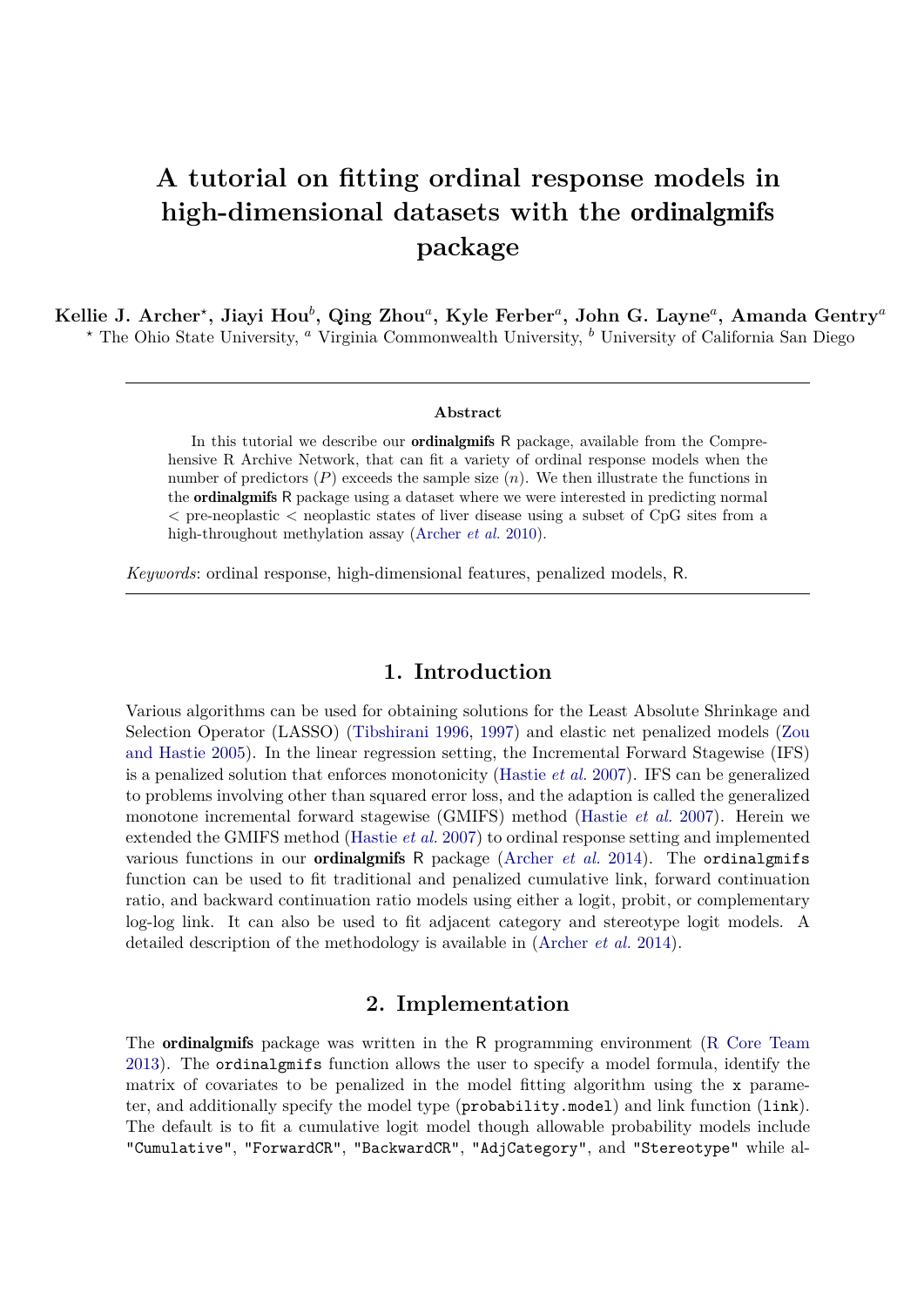lowable links include "logit", "probit", "cloglog" for the first three and "loge" and "logit" for the last two, respectively. The defaults for updating the penalized coefficients are epsilon=0.001 and tol=1e-5. Our likelihood functions were written in R and tested by comparing our R output to output produced by the vglm R VGAM package for cumulative link, adjacent category, forward and backward continuation ratio models and to STATA's slogit function and the  $rrvglm$  function in the R VGAM for the stereotype logit model using benchmark datasets for data where *P < n*.

# **3. Examples**

The ordinalgmifs package includes example datasets having an ordinal response. These data are a subset of subjects and CpG sites reported in the original paper where liver samples were assayed using the Illumina GoldenGate Methylation BeadArray Cancer Panel I [\(Archer](#page-7-0) *[et al.](#page-7-0)* [2010\)](#page-7-0). Technical replicate samples and matched cirrhotic samples from subjects with hepatocellular carcinoma (HCC) were removed to ensure all samples were independent. For the following examples, methylation levels for 45 CpG sites in liver tissue are provided for independent subjects whose liver was either Normal  $(N=20)$ , cirrhotic but not having HCC  $(N=16,$  Cirrhosis non-HCC), and HCC  $(N=20,$  Tumor). These data are in two formats: a data.frame (hccframe) and as a BioConductor ExpressionSet (hccmethyl). We seek to predict group which indicates sample type (Normal  $\lt$  Cirrhosis non-HCC  $\lt$  Tumor) using the CpG site methylation values as predictor variables.

#### **3.1. Model Fitting for Data Stored in a data.frame**

To fit a model where all predictors are penalized the model formula is specified to fit an intercept only model and the predictors to be penalized are specified using the x parameter. When fitting a penalized model it is expected that more than one variable is included in the x parameter. The x parameter can either be a vector naming columns in the data.frame specified by the data parameter or x can be a the data.frame name with the columns to include (or exclude) indicated by their (negative) index. Prior to model fitting NA values should be imputed or removed from the data.frame. By default a cumulative logit model is fit when neither probability.model nor link are specified by the user. Because group is the first variable in the hccframe, we fit a model penalizing all CpG sites by specifying  $x=hccf$ rame $[,-1]$  which simply removes our ordinal outcome. Due to time constraints imposed by CRAN, we changed the default epsilon = 0.001 to reduce run time of this vignette

```
> library("ordinalgmifs")
> data(hccframe)
> cumulative.logit <- ordinalgmifs (group \sim 1, x = \text{hccframe}[,-1],
+ data = hccframe, epsilon=0.01)
```
Because the GMIFS procedure is incremental, the user may want to specify verbose=TRUE to print the step number in order to monitor the status of the model fitting procedure.

Methods including coef, plot, predict, fitted, print, and summary can be applied to ordinalgmifs model objects. Because the returned list differs depending on whether a no penalty subset is included or a stereotype logit model is fit, the print function returns the object names of the fitted object.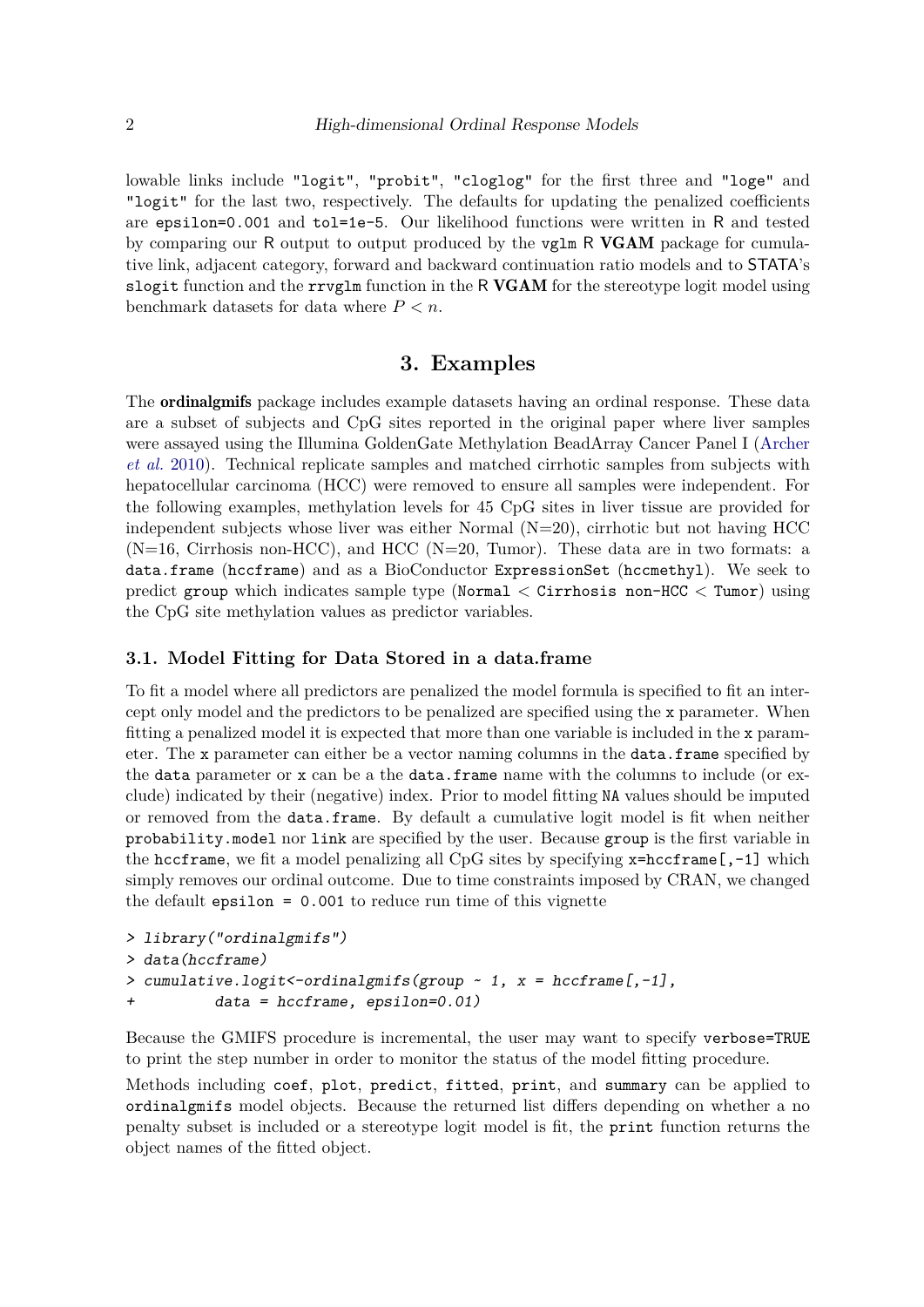```
> print(cumulative.logit)
```

| [1] "beta"            | "alpha"        | "zeta"              |
|-----------------------|----------------|---------------------|
| $\lceil 4 \rceil$ "x" | "v"            | "w"                 |
| [7] "scale"           | "logLik"       | "ATC"               |
| $[10]$ "BIC"          | "model.select" | "probability.model" |
| $[13]$ "link"         |                |                     |

By default coef, predict, and summary extracts the relevant information from the step in the solution path that attained the minimum AIC.

```
> summary(cumulative.logit)
```

|         |                                   | Cumulative model using a logit | link            |                                    |
|---------|-----------------------------------|--------------------------------|-----------------|------------------------------------|
| at step | $\hspace{1.6cm} = \hspace{1.6cm}$ | 1521                           |                 |                                    |
| logLik  |                                   | $= -1.529793$                  |                 |                                    |
| AIC     |                                   | $= 19467.06$                   |                 |                                    |
| BIC     |                                   | $= 21291.56$                   |                 |                                    |
|         |                                   | (Intercept): 1                 |                 | (Intercept):2 CDKN2B_seq_50_S294_F |
|         |                                   | $-5.217902$                    | 5.001486        | $-1.300000$                        |
|         |                                   | DDIT3_P1313_R                  | ERN1_P809_R     | GML_E144_F                         |
|         |                                   | $-1.290000$                    | 0.360000        | 1.920000                           |
|         |                                   | HDAC9_P137_R                   | HLA.DPA1_P205_R | HOXB2_P488_R                       |
|         |                                   | 0.080000                       | 0.360000        | $-0.080000$                        |
|         |                                   | IL16_P226_F                    | IL16_P93_R      | IL8_P83_F                          |
|         |                                   | 1.820000                       | 0.340000        | 0.380000                           |
|         |                                   | MPO_E302_R                     | MPO_P883_R      | PADI4_P1158_R                      |
|         |                                   | 0.720000                       | 0.170000        | $-0.960000$                        |
|         |                                   | SOX17_P287_R                   | TJP2_P518_F     | WRN_E57_F                          |
|         |                                   | $-1.940000$                    | $-2.050000$     | 0.540000                           |
|         |                                   | CRIP1_P874_R                   | SLC22A3_P634_F  | CCNA1_P216_F                       |
|         |                                   | 0.000000                       | 0.000000        | 0.000000                           |
|         |                                   | SEPT9_P374_F                   | ITGA2_E120_F    | ITGA6_P718_R                       |
|         |                                   | 0.000000                       | 0.000000        | 0.000000                           |
|         |                                   | HGF_P1293_R                    | DLG3_E340_F     | APP_E8_F                           |
|         |                                   | 0.000000                       | 0.000000        | 0.000000                           |
|         |                                   | SFTPB_P689_R                   | PENK_P447_R     | COMT_E401_F                        |
|         |                                   | 0.310000                       | 0.000000        | 0.590000                           |
|         |                                   | NOTCH1_E452_R                  | EPHA8_P456_R    | WT1_P853_F                         |
|         |                                   | 0.000000                       | 0.000000        | 0.000000                           |
|         |                                   | KLK10_P268_R                   | PCDH1_P264_F    | TDGF1_P428_R                       |
|         |                                   | 0.000000                       | 0.000000        | 0.000000                           |
|         |                                   | EFNB3_P442_R                   | MMP19_P306_F    | FGFR2_P460_R                       |
|         |                                   | 0.000000                       | 0.000000        | 0.000000                           |
|         |                                   | RAF1_P330_F                    | BMPR2_E435_F    | GRB10_P496_R                       |
|         |                                   | 0.000000                       | 0.000000        | 0.000000                           |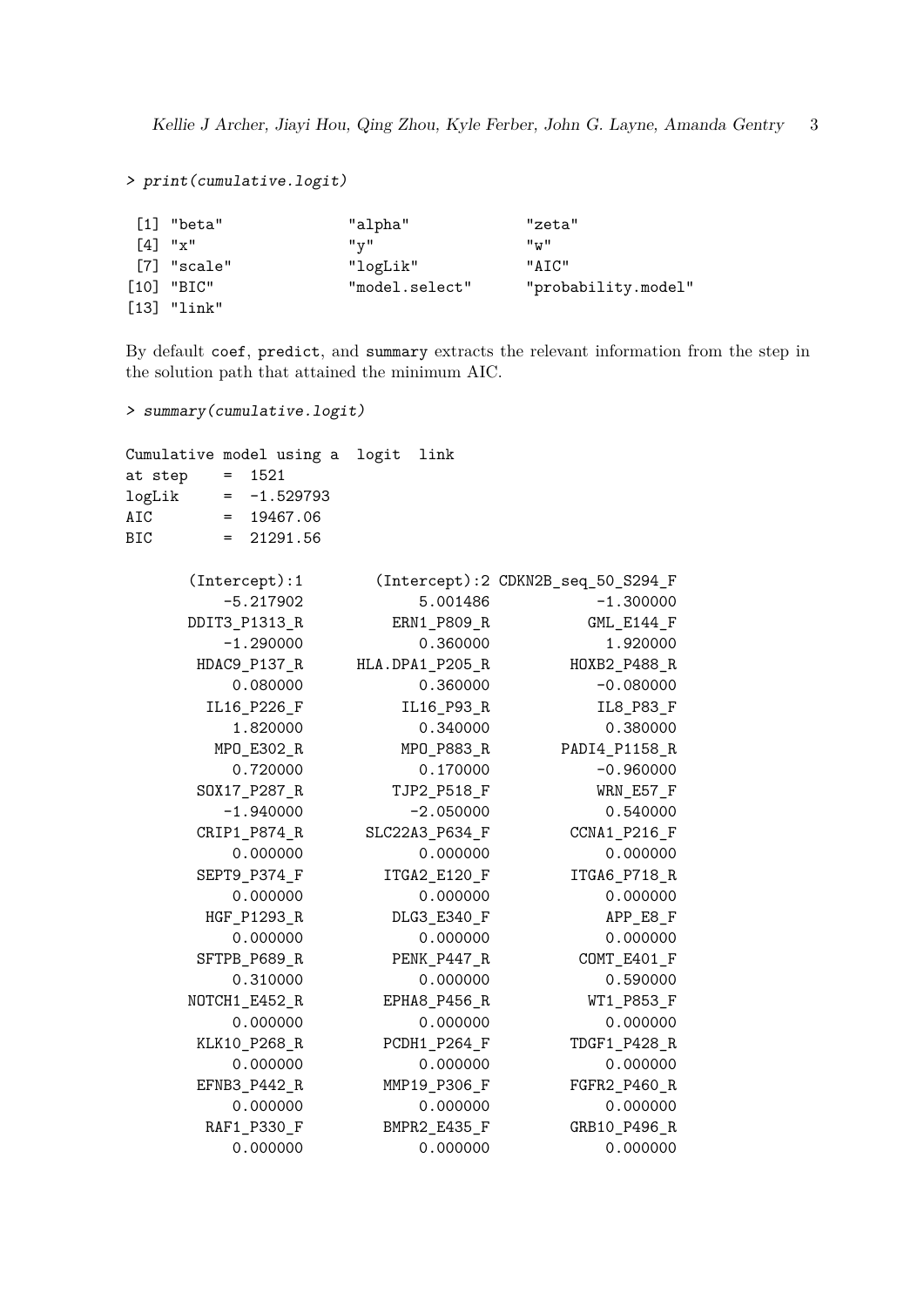|             | CTSH P238 F SLC6A8 seq 28 S227 F | PLXDC1 P236 F |
|-------------|----------------------------------|---------------|
| 0.000000    | 0.000000                         | 0.000000      |
| TFE3 P421 F | TSG101 P139 R                    |               |
| 0.000000    | 0.000000                         |               |

However, any step along the solution path can be extracted by specifying the step using the model.select parameter for these three functions. For example, the model attaining the minimum BIC can be extracted using

summary(cumulative.logit, model.select=which.min(cumulative.logit\$BIC)). Alternatively, the  $150^{th}$  step can be extracted using summary(cumulative.logit, model.select=150).

Note that the  $\alpha_j$  thresholds are labelled as (Intercept):1,...,(Intercept):K-1.

The plot function plots the solution path of the model fit. The vertical axis can be changed using the type parameter with allowable selections being "trace" (default), "AIC", "BIC" or "logLik". Although there are default x-axis, y-axis, and titles provided for each plot, the user can modify these by supplying their own arguments to xlab, ylab, and main, respectively.

The coef function extracts the estimated parameters and returns them as a vector.

> coef(cumulative.logit)

| (Intercept): 1 |                 | (Intercept):2 CDKN2B_seq_50_S294_F |
|----------------|-----------------|------------------------------------|
| $-5.217902$    | 5.001486        | $-1.300000$                        |
| DDIT3_P1313_R  | ERN1 P809 R     | GML_E144_F                         |
| $-1.290000$    | 0.360000        | 1.920000                           |
| HDAC9_P137_R   | HLA.DPA1_P205_R | HOXB2_P488_R                       |
| 0.080000       | 0.360000        | $-0.080000$                        |
| IL16_P226_F    | IL16_P93_R      | IL8_P83_F                          |
| 1.820000       | 0.340000        | 0.380000                           |
| MPO_E302_R     | MPO_P883_R      | PADI4_P1158_R                      |
| 0.720000       | 0.170000        | $-0.960000$                        |
| SOX17_P287_R   | TJP2 P518 F     | WRN_E57_F                          |
| $-1.940000$    | $-2.050000$     | 0.540000                           |
| CRIP1_P874_R   | SLC22A3_P634_F  | CCNA1_P216_F                       |
| 0.000000       | 0.000000        | 0.000000                           |
| SEPT9_P374_F   | ITGA2_E120_F    | ITGA6_P718_R                       |
| 0.000000       | 0.000000        | 0.000000                           |
| HGF_P1293_R    | DLG3_E340_F     | APP_E8_F                           |
| 0.000000       | 0.000000        | 0.000000                           |
| SFTPB_P689_R   | PENK_P447_R     | COMT_E401_F                        |
| 0.310000       | 0.000000        | 0.590000                           |
| NOTCH1_E452_R  | EPHA8_P456_R    | WT1_P853_F                         |
| 0.000000       | 0.000000        | 0.000000                           |
| KLK10_P268_R   | PCDH1_P264_F    | TDGF1_P428_R                       |
| 0.000000       | 0.000000        | 0.000000                           |
| EFNB3_P442_R   | MMP19_P306_F    | FGFR2_P460_R                       |
| 0.000000       | 0.000000        | 0.000000                           |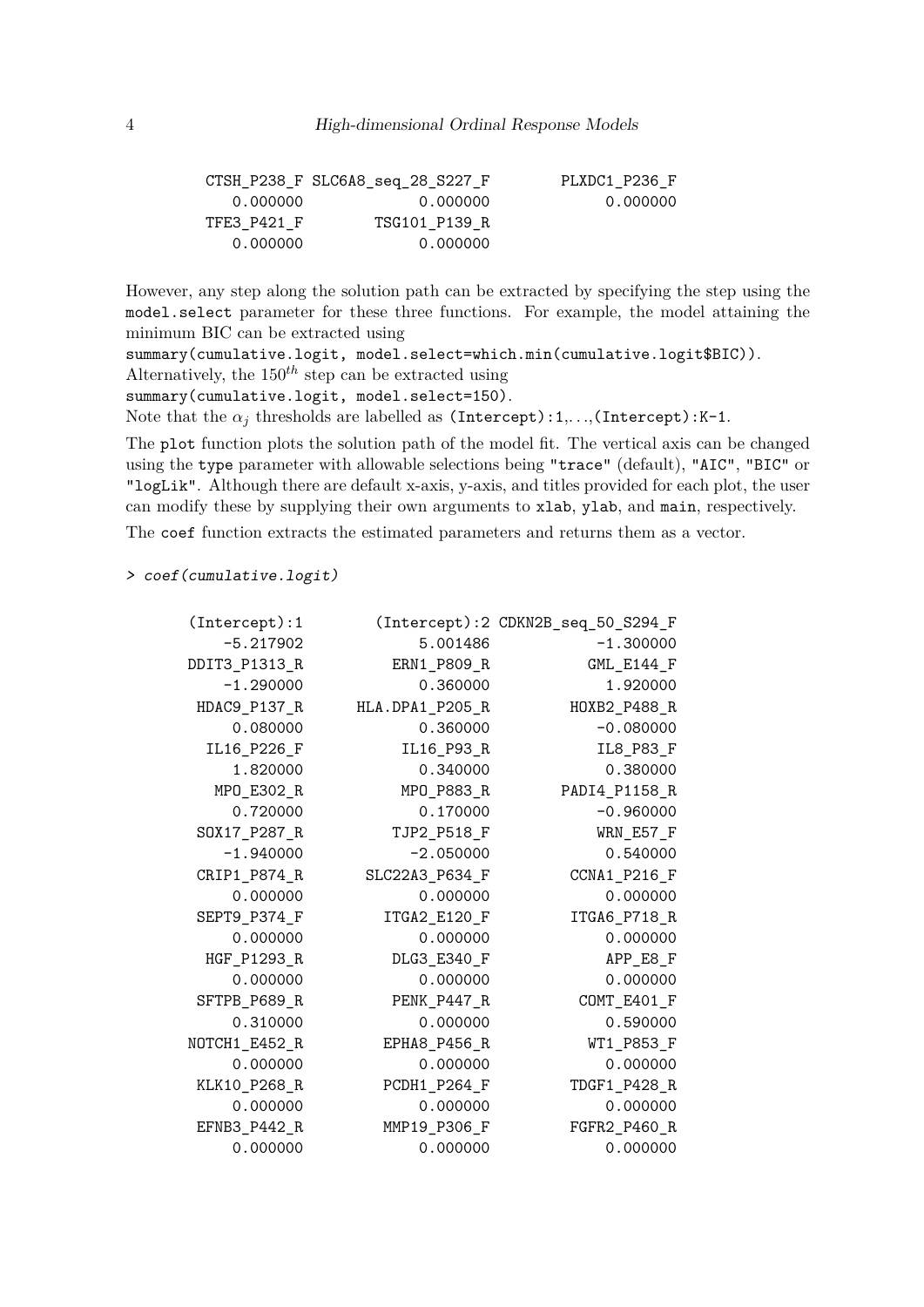```
> plot(cumulative.logit)
```
# **Cumulative model using a logit**



Figure 1: Coefficient estimates along the solution path for a fitted ordinalgmifs object using the hccframe data.

| RAF1_P330_F | BMPR2 E435 F                     | GRB10 P496 R  |
|-------------|----------------------------------|---------------|
| 0.000000    | 0.000000                         | 0.000000      |
|             | CTSH_P238_F SLC6A8_seq_28_S227_F | PLXDC1 P236 F |
| 0.000000    | 0.000000                         | 0.000000      |
| TFE3 P421 F | TSG101 P139 R                    |               |
| 0.000000    | 0.000000                         |               |

The predict function (or equivalently, fitted) returns a list containing predicted, a matrix of the class probabilities from the fitted model, and class, the class having the maximum predicted probability from the fitted model. As with coef and summary the predict function by default extracts the model that attained the minimum AIC, but predictions for any step along the solution path can be obtained by specifying the step using the model.select parameter.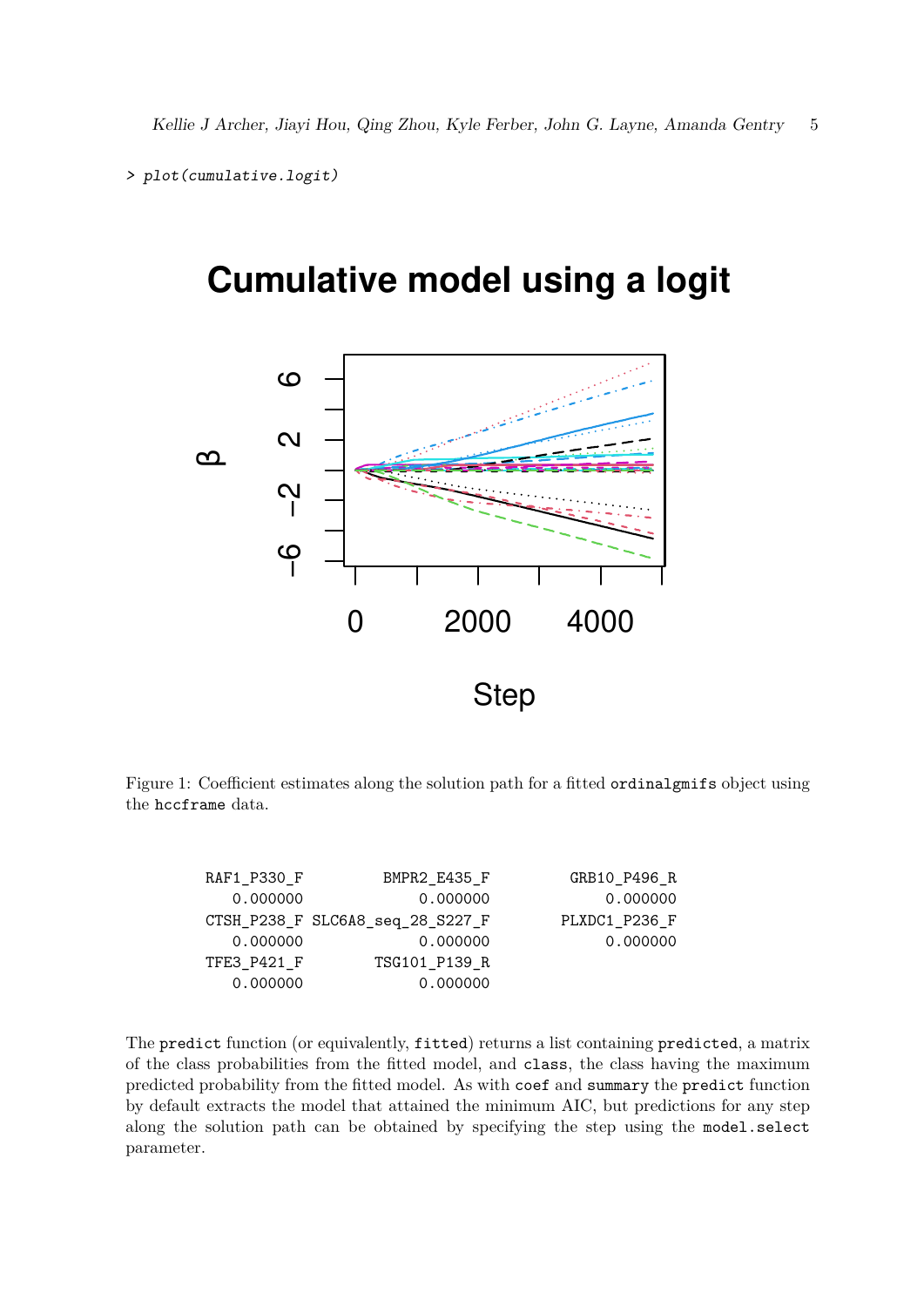```
> phat <- predict(cumulative.logit)
> table(phat$class, hccframe$group)
```

|                       |    | Normal Cirrhosis non-HCC Tumor |     |          |
|-----------------------|----|--------------------------------|-----|----------|
| Normal                | 20 |                                |     | ()       |
| Cirrhosis non-HCC     |    |                                | 16. | $\Omega$ |
| $T$ 11 $m$ $\alpha r$ |    |                                |     | 20.      |

> head(phat\$predicted)

| [0,1]                                      | $\left[ 1, 2 \right]$ | $\lceil .3 \rceil$ |
|--------------------------------------------|-----------------------|--------------------|
| $[1,]$ 4.124571e-08 0.0011300454 0.9988699 |                       |                    |
| $[2,]$ 3.752721e-06 0.0933262236 0.9066700 |                       |                    |
| [3,] 2.010174e-09 0.0000551338 0.9999449   |                       |                    |
| $[4,]$ 1.193245e-06 0.0316920700 0.9683067 |                       |                    |
| [5,] 2.335748e-06 0.0602093838 0.9397883   |                       |                    |
| $[6,]$ 1.351532e-06 0.0357458463 0.9642528 |                       |                    |

When there are small sample sizes in one or more groups K-fold cross-validation (CV) methods may not perform well as a means to estimate generalization error due to the random inclusion of samples into each of the folds. That is, multiple folds may include few if any subjects from the small classes. Therefore here we have demonstrated N-fold CV for this dataset. Note that we include the **drop=FALSE** argument to preserve the dimension format of the object when only one subject comprises the testset.

```
class<-character()
for (i in 1:dim(hccframe)[1]) {
fit<-ordinalgmifs(group \sim 1, x = hccframe[-i,-1],
data = hccframe[-i,])class[i]<-predict(fit, newx=hccframe[i,-1,drop=FALSE])$class
}
table(class, hccframe$group)
```
which yields a generalized misclassification rate of 10.7%.

The National Institutes of Health released notice NOT-OD-15-102 detailing the requirement for researchers to consider sex as a biological variable, which may lead the analyst to coerce sex into the multivariable model. There are a multitude of clinical scenarios where it is of primary interest to discover the additional predictive value of including molecular features beyond already known risk factors. Therefore, we extended our method to penalize some covariates (high-throughput genomic features) without penalizing others (such as demographic and/or clinical covariates). The following examples are merely to illustrate additional flexibility of the package [\(Gentry](#page-7-7) *et al.* [2015\)](#page-7-7). Suppose that DDIT3\_P1313\_R is to be coerced into the model and only CDKN2B\_seq\_50\_S294\_F, ERN1\_P809\_R, GML\_E144\_F, and HDAC9\_P137\_R are to be penalized (the model includes only the 5 CpG sites). Any variable(s) to be coerced into the model should appear on the right-hand side of the model formula and represents the "unpenalized predictors" .The model can be fit using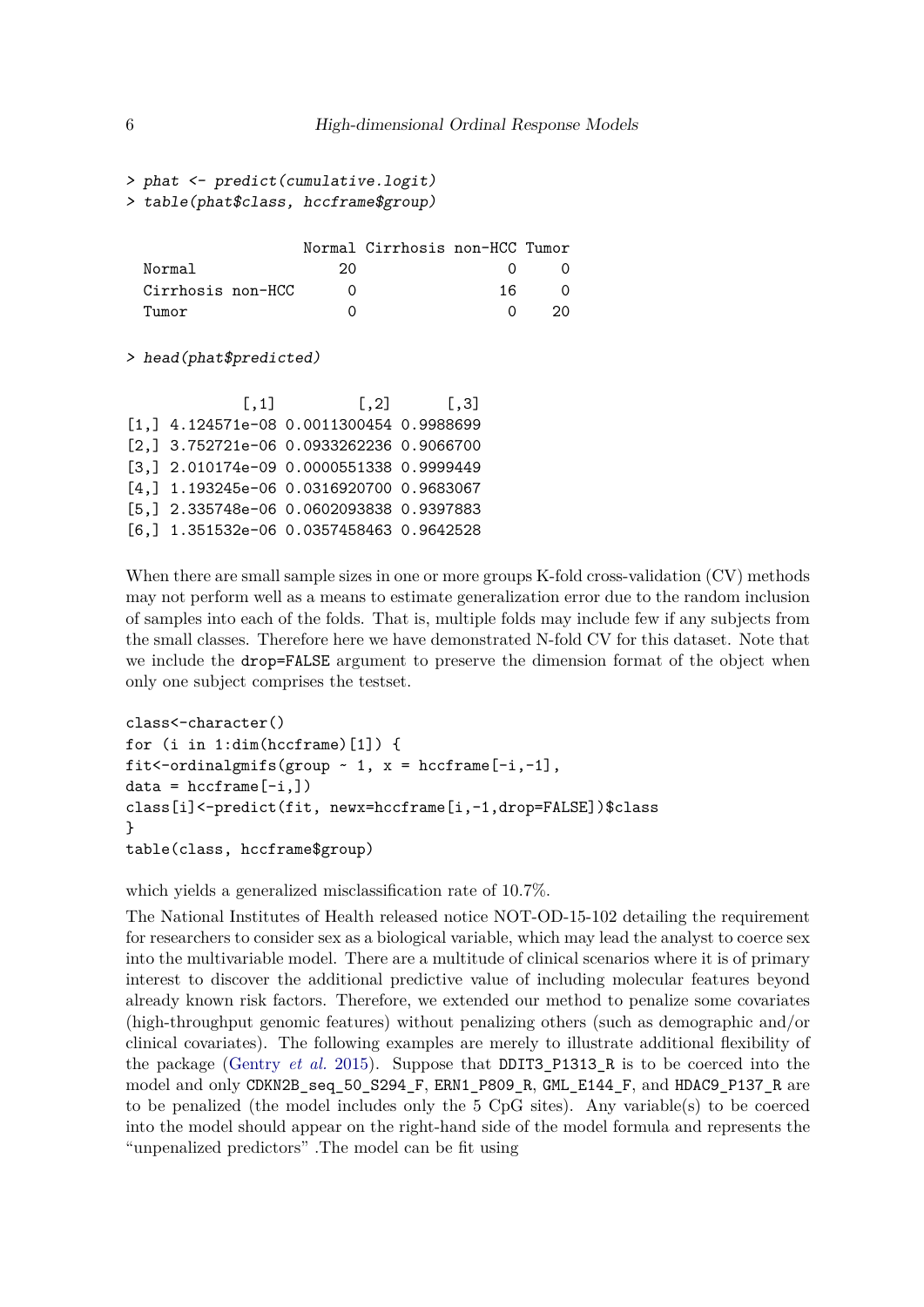```
cumulative.logit.2 <- ordinalgmifs(group ~ DDIT3_P1313_R,
    x = c("CDKN2B_seq_50_S294_F", "ERN1_P809_R", "GML_E144_F","HDAC9_P137_R"), data = hccframe)
summary(cumulative.logit.2)
```
Predictions can be obtained using

```
phat<-predict(cumulative.logit.2)
head(phat$class)
head(phat$predicted)
```
When predicting the outcome for a new set of observations, the predict function will accept arguments for newx (the penalized predictors), neww (the unpenalized predictors using model formula notation, and newdata (new data.frame that contains the unpenalized predictors). Suppose we want to leave observation 1 out, fit the model, then predict the class for observation 1 as a left out test set where we have coerced DDIT3\_P1313\_R in the model by including it as an unpenalized predictor. The following code would be used:

```
cumulative.logit.m1 <- ordinalgmifs(group ~ DDIT3_P1313_R,
    x = c("CDKN2B_seq_50_S294_F", "ERN1_P809_R", "GML_E144_F","HDAC9_P137_R"), data = hccframe[-1,])predict(cumulative.logit.m1, neww=~DDIT3_P1313_R, newdata=hccframe[1,],
newx=hccframe[1,c("CDKN2B_seq_50_S294_F", "ERN1_P809_R",
"GML_E144_F","HDAC9_P137_R")])
```
Aside from a logit link, a probit or complementary log-log link can be used in conjuction with the cumulative link probability model. Here we include only the first five CpG sites to reduce computational time for this illustration. These three links are also available for probability.model="ForwardCR" and

probability.model="BackwardCR". We previously demonstrated use of the forward continuation ratio model with a complementary log-log link for modeling a discrete survival outcome [\(Ferber and Archer 2015\)](#page-7-8).

A stereotype logit model only uses a logit link while an adjacent category model only uses a log*<sup>e</sup>* link. Misspecifying the link for either a stereotype logit or adjacent category yields a warning that is printed to the R console but only the correct link is used in the model fit. The following example illustrates specifying the data frame using data, the probability model using probability.model, and the link function using link.

```
adj.cat<-ordinalgmifs(group \sim 1, x = \text{hccframe}[, 2:6],
data = hccframe, probability.model = "AdjCategory", link = "loge")
summary(adj.cat)
phat.adj <- predict(adj.cat)
table(phat.adj$class, hccframe$group)
```
# **Acknowledgments**

Research reported in this tutorial was supported by the National Library Of Medicine of the National Institutes of Health under Award Number R01LM011169. The content is solely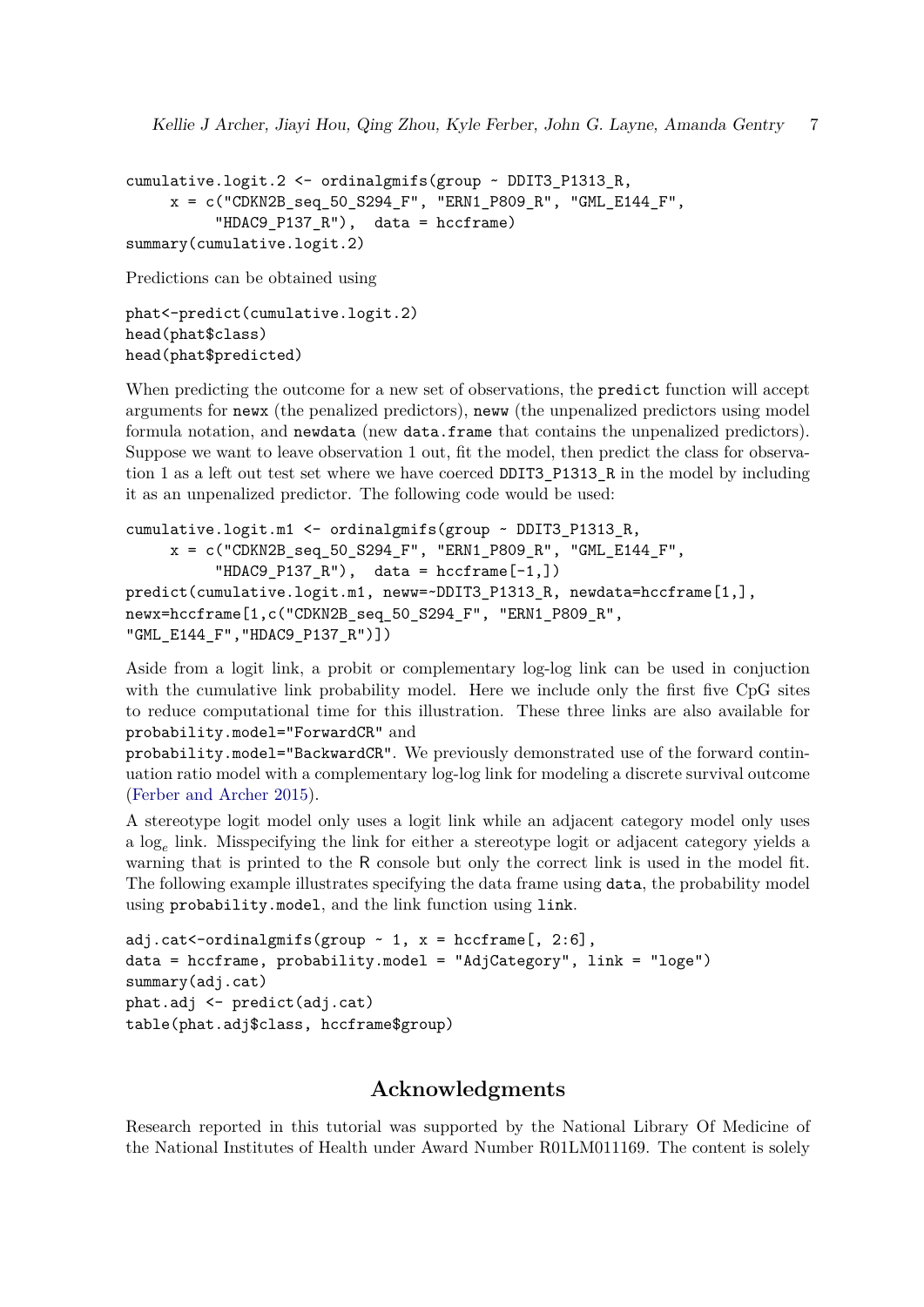the responsibility of the authors and does not necessarily represent the official views of the National Institutes of Health.

# **References**

- <span id="page-7-5"></span>Archer K, Hou J, Zhou Q, Ferber K, Layne J, Gentry A (2014). "ordinalgmifs: An R Package for Ordinal Regression in High-dimensional Data Settings." *Cancer Informatics*, **13**, 187– 195.
- <span id="page-7-0"></span>Archer K, Mas V, Maluf D, Fisher R (2010). "High-throughput assessment of CpG site methylation for distinguishing between HCV-cirrhosis and HCV-associated hepatocellular carcinoma." *Molecular Genetics and Genomics*, **283**, 341–349.
- <span id="page-7-8"></span>Ferber K, Archer K (2015). "Modeling discrete survival time using genomic feature data." *Cancer Informatics*, **14(Suppl 2)**, 37–43.
- <span id="page-7-7"></span>Gentry A, Jackson-Cook C, Lyon D, Archer K (2015). "Penalized Ordinal Regression Methods for Predicting Stage of Cancer in High-Dimensional Covariate Spaces." *Cancer Informatics*, **14(Suppl 2)**, 201–208.
- <span id="page-7-4"></span>Hastie T, Taylor J, Tibshirani R, Walther G (2007). "Forward stagewise regression and the monotone lasso." *Electronic Journal of Statistics*, **1**, 1–29.
- <span id="page-7-6"></span>R Core Team (2013). *R: A Language and Environment for Statistical Computing*. R Foundation for Statistical Computing, Vienna, Austria. URL <http://www.R-project.org/>.
- <span id="page-7-1"></span>Tibshirani R (1996). "Regression shrinkage and selection via the Lasso." *Journal of the Royal Statistical Society, B*, **58**, 267–288.
- <span id="page-7-2"></span>Tibshirani R (1997). "The lasso method for variable selection in the Cox model." *Statistics in Medicine*, **16**, 385–395.
- <span id="page-7-3"></span>Zou H, Hastie T (2005). "Regularization and variable selection via the elastic net." *Journal of the Royal Statistical Society B*, **67**, 301–320.

#### **Affiliation:**

Kellie J. Archer Division of Biostatistics College of Public Health The Ohio State University 1841 Neil Ave. 240 Cunz Hall Columbus, OH 43210 E-mail: [archer.43@osu.edu](mailto:archer.43@osu.edu) URL: <https://cph.osu.edu/people/karcher>